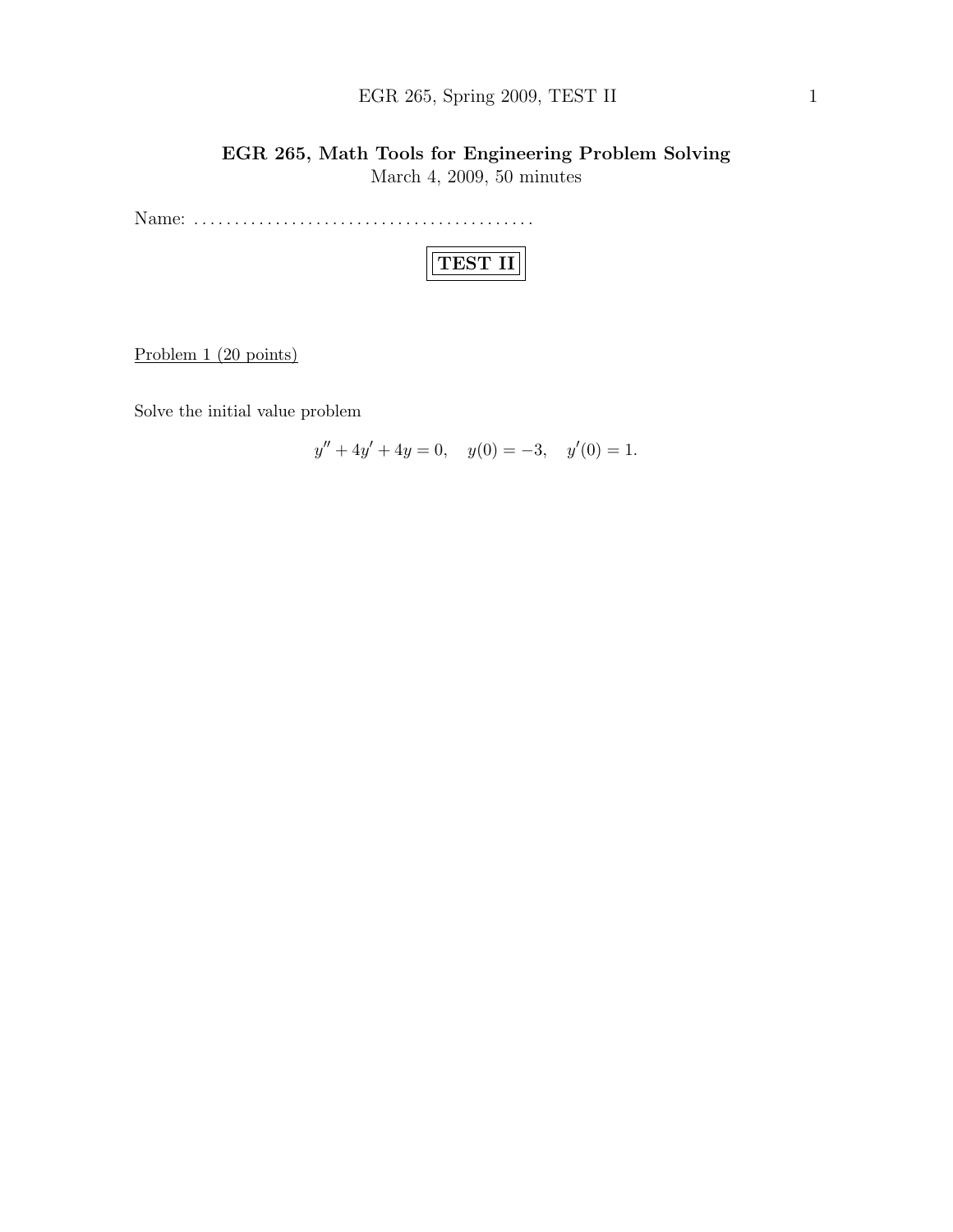Problem 2 (20 points)

Find the general solution of

$$
y'' - 2y' + 2y = \sin(2x).
$$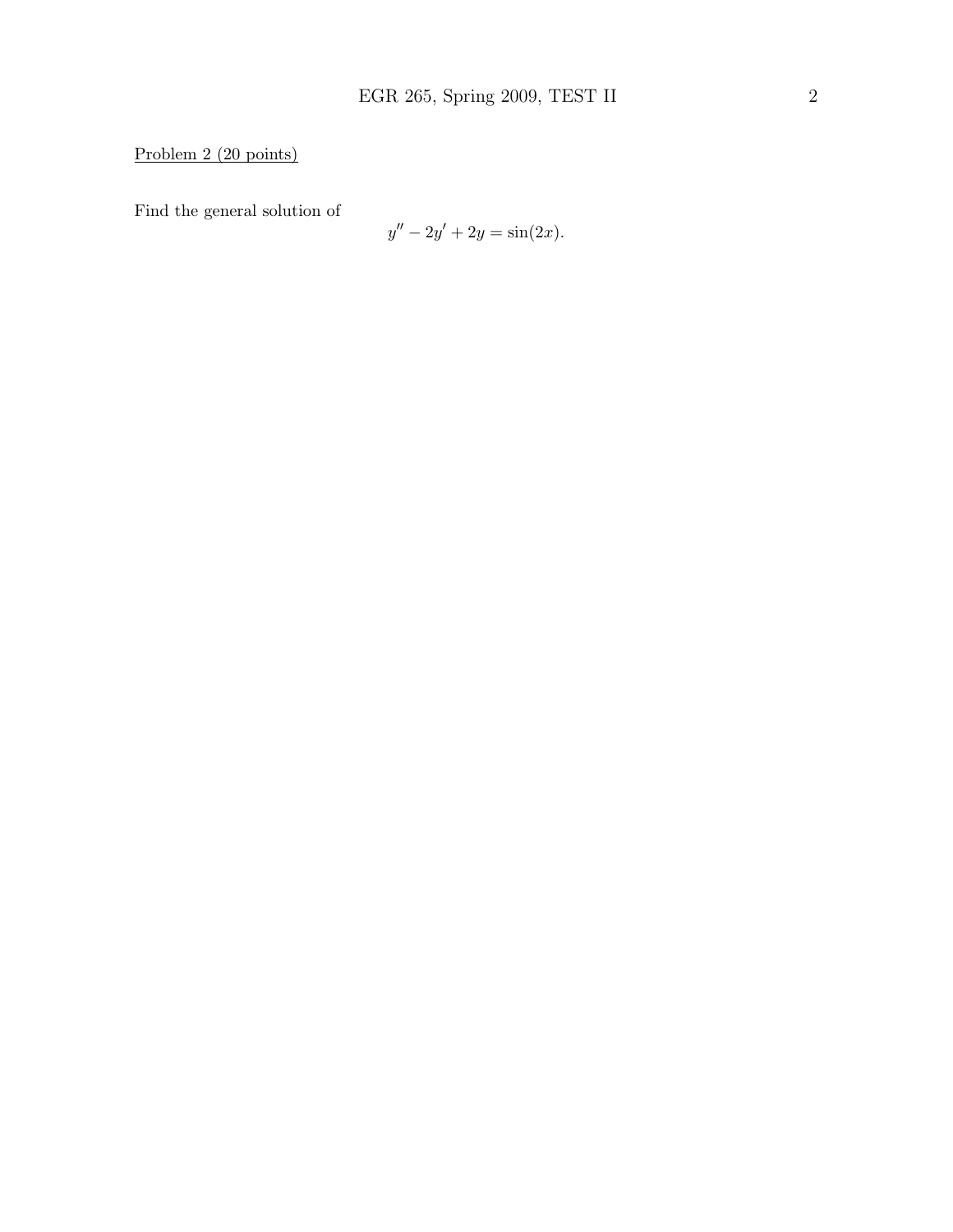## Problem 3 (20 points)

Solve the initial value problem

$$
y'' + \frac{7}{2}y' - 2y = 18, \quad y(0) = 0, \quad y'(0) = 0.
$$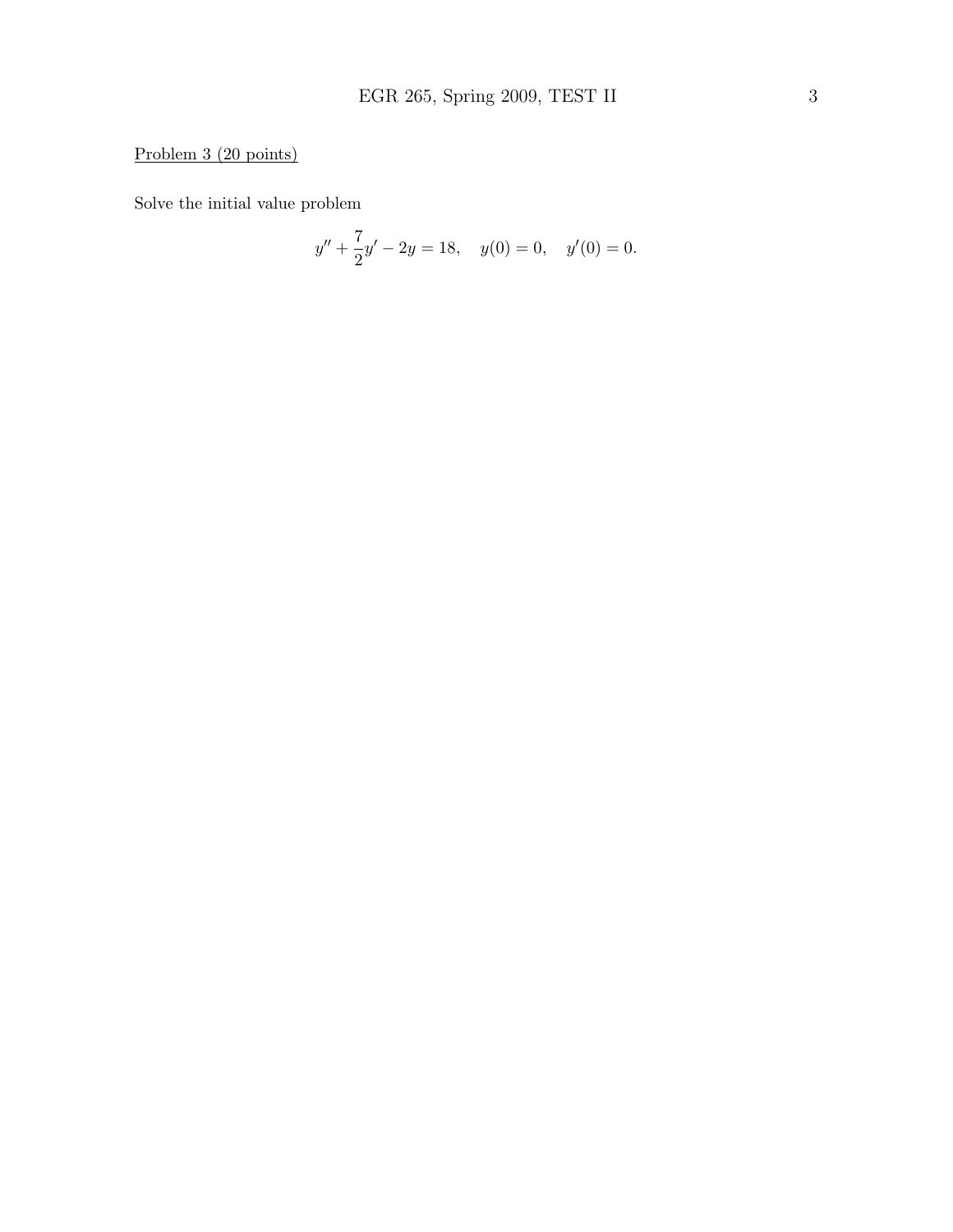Problem 4 (20 points)

A mass of 10 kilograms stretches an undamped spring by 4.9 meters.

(a) Find the value of the spring constant  $k$ .

(b) Find the frequency  $\omega$  of free oscillations of the spring/mass-system.

(c) Find the equation of motion if the mass is released 1 meter above the equilibrium position (c) Find the equation of motion if the mass is released 1 meter above the equilibrium position at an upward velocity of  $\sqrt{2}$  m/s. Assume here that the positive x-direction is oriented downwards.

(d) Write the equation of motion in the form  $x(t) = A \sin(\omega t + \phi)$  and determine A and  $\phi$ .

(e) Find the first positive time at which the mass passes through the equilibrium position.